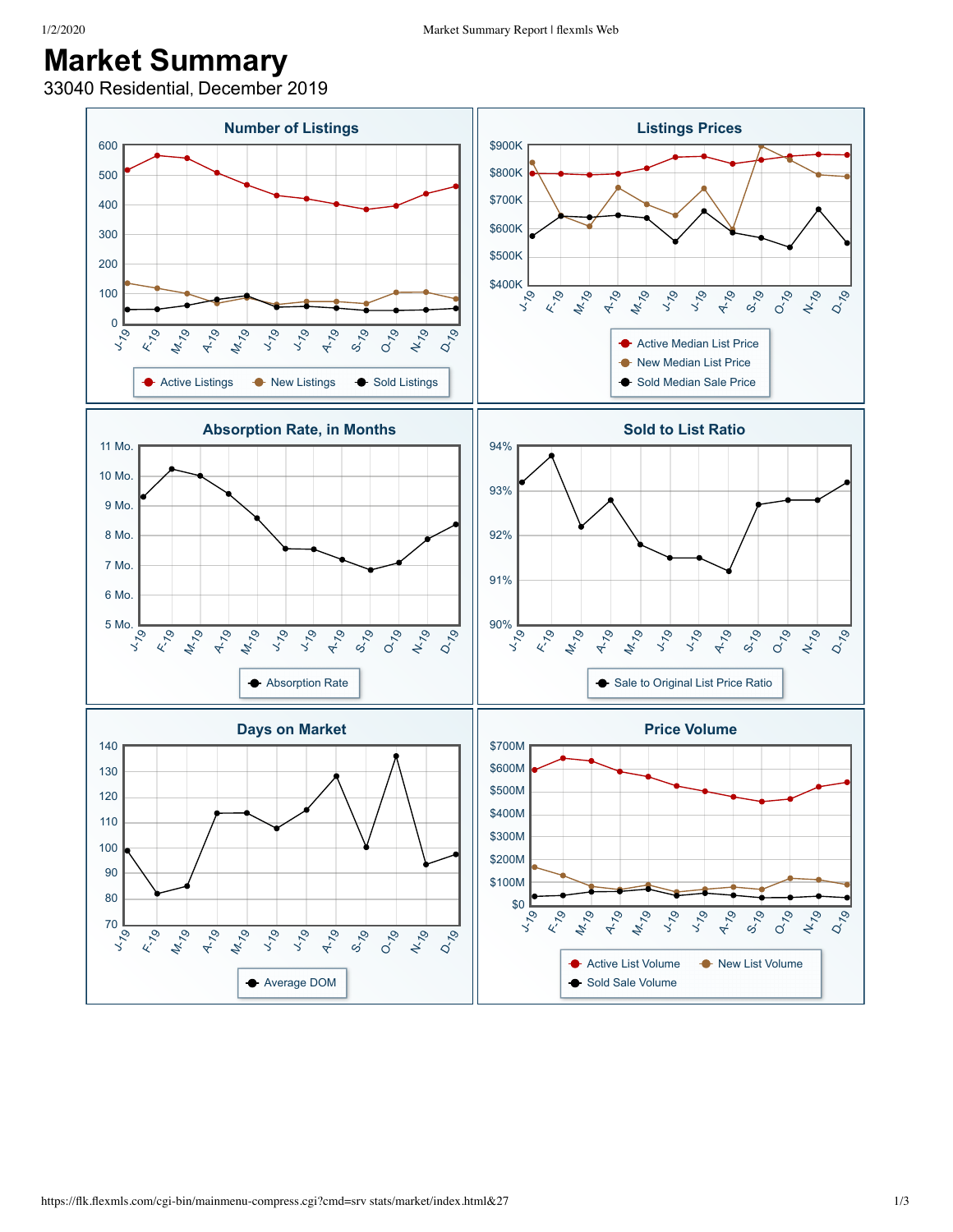| <b>Summary Statistics</b> |               |             |          |                 |                 |         |
|---------------------------|---------------|-------------|----------|-----------------|-----------------|---------|
|                           | <b>Dec-19</b> | Dec-18      | $%$ Chg  | <b>2019 YTD</b> | <b>2018 YTD</b> | $%$ Chg |
| Absorption Rate           | 8.38          | 8.61        | $-2.67$  | 8.34            | 8.19            | 1.83    |
| Average List Price        | \$1.172.212   | \$1,155,686 | 1.43     | \$1.079.461     | \$1,023,670     | 5.45    |
| l Median List Price       | \$867,000     | \$784.500   | 10.52    | \$749.000       | \$730.000       | 2.60    |
| Average Sale Price        | \$639.480     | \$727.159   | $-12.06$ | \$800.995       | \$790.168       | 1.37 I  |
| Median Sale Price         | \$550,000     | \$575.000   | $-4.35$  | \$610,000       | \$609.500       | 0.08    |
| Average DOM               | 97            | 99          | $-2.02$  | 106             | 115             | $-7.83$ |
| Median DOM                | 46            | 91          | -49.45   | 70              | 64              | 9.38    |

| <b>Sold Listings</b> |                                          |                         |          |                   |                |          | <b>Pending Listings</b> |                     |                |          |                |                |          |
|----------------------|------------------------------------------|-------------------------|----------|-------------------|----------------|----------|-------------------------|---------------------|----------------|----------|----------------|----------------|----------|
|                      | <b>This Month</b><br><b>Year to Date</b> |                         |          | <b>This Month</b> |                |          |                         | <b>Year to Date</b> |                |          |                |                |          |
|                      | 2019                                     | 2018                    | % Chg    | 2019              | 2018           | % Chg    |                         | 2019                | 2018           | % Chg    | 2019           | 2018           | % Chg    |
| 0-99,999             | 0                                        | 0                       | 0.0      | 0                 | 3              | $-100.0$ | 0-99,999                | 0                   | 0              | 0.0      | 0              | 3              | $-100.0$ |
| 100,000-149,999      | 0                                        | 0                       | 0.0      | 6                 | 4              | 50.0     | 100,000-149,999         | 1                   | $\mathbf 0$    | N/A      | 5              | $\overline{2}$ | 150.0    |
| 150,000-199,999      | 0                                        | 0                       | 0.0      | 15                | 16             | $-6.2$   | 150,000-199,999         | 0                   | $\mathbf 0$    | 0.0      | 10             | 13             | $-23.1$  |
| 200,000-249,999      | $\overline{2}$                           | 1                       | 100.0    | 19                | 11             | 72.7     | 200,000-249,999         | 0                   | $\overline{2}$ | $-100.0$ | 17             | 14             | 21.4     |
| 250,000-299,999      | $\overline{2}$                           | $\mathbf{1}$            | 100.0    | 15                | 22             | $-31.8$  | 250,000-299,999         | 1                   | $\mathbf{1}$   | 0.0      | 18             | 23             | $-21.7$  |
| 300,000-349,999      | $\overline{2}$                           | 0                       | N/A      | 13                | 28             | $-53.6$  | 300,000-349,999         | 0                   | $\overline{2}$ | $-100.0$ | 7              | 23             | $-69.6$  |
| 350,000-399,999      | 3                                        | 3                       | 0.0      | 38                | 57             | $-33.3$  | 350,000-399,999         | 3                   | 4              | $-25.0$  | 37             | 56             | $-33.9$  |
| 400,000-449,999      | 7                                        | 5                       | 40.0     | 65                | 40             | 62.5     | 400,000-449,999         | 7                   | 3              | 133.3    | 59             | 38             | 55.3     |
| 450,000-499,999      | 6                                        | 3                       | 100.0    | 52                | 56             | $-7.1$   | 450,000-499,999         | 1                   | $\mathbf{1}$   | 0.0      | 52             | 50             | 4.0      |
| 500,000-549,999      | 3                                        | $\mathbf{1}$            | 200.0    | 55                | 42             | 31.0     | 500,000-549,999         | 0                   | 3              | $-100.0$ | 42             | 36             | 16.7     |
| 550,000-599,999      | 4                                        | 4                       | 0.0      | 53                | 45             | 17.8     | 550,000-599,999         | 1                   | 4              | $-75.0$  | 58             | 51             | 13.7     |
| 600,000-649,999      | 1                                        | $\overline{\mathbf{4}}$ | $-75.0$  | 43                | 38             | 13.2     | 600,000-649,999         | 2                   | $\overline{2}$ | 0.0      | 37             | 33             | 12.1     |
| 650,000-699,999      | $\overline{2}$                           | $\Omega$                | N/A      | 42                | 28             | 50.0     | 650,000-699,999         | 1                   | $\Omega$       | N/A      | 45             | 40             | 12.5     |
| 700,000-749,999      | $\overline{\mathbf{4}}$                  | $\overline{2}$          | 100.0    | 28                | 23             | 21.7     | 700,000-749,999         | 4                   | $\mathbf{1}$   | 300.0    | 27             | 10             | 170.0    |
| 750,000-799,999      | 0                                        | $\overline{2}$          | $-100.0$ | 20                | 25             | $-20.0$  | 750,000-799,999         | 2                   | 4              | $-50.0$  | 26             | 33             | $-21.2$  |
| 800,000-849,999      | 2                                        | 0                       | N/A      | 18                | 19             | $-5.3$   | 800,000-849,999         | 1                   | $\overline{2}$ | $-50.0$  | 13             | 14             | $-7.1$   |
| 850,000-899,999      | $\overline{\mathbf{4}}$                  | 3                       | 33.3     | 28                | 31             | $-9.7$   | 850,000-899,999         | 1                   | $\mathbf{1}$   | 0.0      | 29             | 31             | $-6.5$   |
| 900,000-949,999      | 1                                        | $\Omega$                | N/A      | 22                | 19             | 15.8     | 900,000-949,999         | 0                   | $\mathbf{1}$   | $-100.0$ | 15             | 16             | $-6.2$   |
| 950,000-999,999      | $\mathbf 0$                              | 0                       | 0.0      | 13                | 14             | $-7.1$   | 950,000-999,999         | 0                   | $\mathbf{1}$   | $-100.0$ | 23             | 22             | 4.5      |
| 1,000,000-1,099,999  | $\overline{2}$                           | $\mathbf 0$             | N/A      | 10                | 13             | $-23.1$  | 1,000,000-1,099,999     | 2                   | $\mathbf 0$    | N/A      | 9              | $\overline{7}$ | 28.6     |
| 1,100,000-1,199,999  | $\overline{2}$                           | $\mathbf 0$             | N/A      | 23                | 22             | 4.5      | 1,100,000-1,199,999     | 0                   | 3              | $-100.0$ | 19             | 21             | $-9.5$   |
| 1,200,000-1,299,999  | $\overline{2}$                           | $\Omega$                | N/A      | 24                | 15             | 60.0     | 1,200,000-1,299,999     | $\overline{2}$      | 3              | $-33.3$  | 21             | 22             | $-4.5$   |
| 1,300,000-1,399,999  | $\overline{2}$                           | $\mathbf{1}$            | 100.0    | 12                | 14             | $-14.3$  | 1,300,000-1,399,999     | 2                   | $\overline{2}$ | 0.0      | 18             | 14             | 28.6     |
| 1,400,000-1,499,999  | 0                                        | 0                       | 0.0      | 5                 | 10             | $-50.0$  | 1,400,000-1,499,999     | 0                   | $\mathbf 0$    | 0.0      | 2              | 11             | $-81.8$  |
| 1,500,000-1,599,999  | 0                                        | $\mathbf{1}$            | $-100.0$ | 7                 | 16             | $-56.2$  | 1,500,000-1,599,999     | 0                   | $\mathbf{1}$   | $-100.0$ | 9              | 13             | $-30.8$  |
| 1,600,000-1,699,999  | 0                                        | $\mathbf 0$             | 0.0      | 3                 | 5              | $-40.0$  | 1,600,000-1,699,999     | 0                   | $\mathbf 0$    | 0.0      | 5              | 12             | $-58.3$  |
| 1,700,000-1,799,999  | 0                                        | $\mathbf 0$             | 0.0      | 6                 | 11             | $-45.5$  | 1,700,000-1,799,999     | 0                   | $\mathbf 0$    | 0.0      | 6              | 13             | $-53.8$  |
| 1,800,000-1,899,999  | 0                                        | 0                       | 0.0      | 5                 | 8              | $-37.5$  | 1,800,000-1,899,999     | 0                   | 0              | 0.0      | 1              | 3              | $-66.7$  |
| 1,900,000-1,999,999  | 0                                        | 0                       | 0.0      | $\overline{7}$    | 5              | 40.0     | 1,900,000-1,999,999     | 0                   | $\mathbf{1}$   | $-100.0$ | 8              | $\overline{7}$ | 14.3     |
| 2,000,000-2,249,999  | 0                                        | $\mathbf{1}$            | $-100.0$ | 10                | 13             | $-23.1$  | 2,000,000-2,249,999     | 0                   | $\mathbf 0$    | 0.0      | 7              | 10             | $-30.0$  |
| 2,250,000-2,499,999  | 0                                        | $\mathbf 0$             | 0.0      | 8                 | 4              | 100.0    | 2,250,000-2,499,999     | 0                   | $\mathbf{1}$   | $-100.0$ | 7              | 10             | $-30.0$  |
| 2,500,000-2,749,999  | 0                                        | $\mathbf 0$             | 0.0      | 3                 | $\overline{2}$ | 50.0     | 2,500,000-2,749,999     | 0                   | $\mathbf{1}$   | $-100.0$ | 5              | 4              | 25.0     |
| 2,750,000-2,999,999  | 0                                        | 0                       | 0.0      | 0                 | 1              | $-100.0$ | 2,750,000-2,999,999     | 0                   | $\mathbf 0$    | 0.0      | 2              | 1              | 100.0    |
| 3,000,000-3,249,999  | $\mathbf 0$                              | $\mathbf{1}$            | $-100.0$ | 3                 | 3              | 0.0      | 3,000,000-3,249,999     | 0                   | $\mathbf 0$    | 0.0      | 0              | 0              | 0.0      |
| 3,250,000-3,499,999  | 0                                        | $\mathbf 0$             | 0.0      | 3                 | $\overline{2}$ | 50.0     | 3,250,000-3,499,999     | 0                   | $\mathbf{1}$   | $-100.0$ | 5              | 3              | 66.7     |
| 3,500,000-3,749,999  | 0                                        | $\mathbf 0$             | 0.0      | 1                 | 0              | N/A      | 3,500,000-3,749,999     | 0                   | $\mathbf 0$    | 0.0      | 2              | 1              | 100.0    |
| 3,750,000-3,999,999  | 0                                        | 0                       | 0.0      | 0                 | 0              | 0.0      | 3,750,000-3,999,999     | 0                   | $\mathbf 0$    | 0.0      | 0              | $\mathbf{1}$   | $-100.0$ |
| 4,000,000-4,249,999  | 0                                        | 0                       | 0.0      | 0                 | $\mathbf 0$    | 0.0      | 4,000,000-4,249,999     | 0                   | 0              | 0.0      | 0              | 0              | 0.0      |
| 4,250,000-4,499,999  | $\mathbf 0$                              | $\mathbf 0$             | 0.0      | $\overline{2}$    | 0              | N/A      | 4,250,000-4,499,999     | 0                   | $\mathbf 0$    | 0.0      | 1              | 0              | N/A      |
| 4,500,000-4,749,999  | 0                                        | $\mathbf 0$             | 0.0      | 1                 | 0              | N/A      | 4,500,000-4,749,999     | 0                   | $\mathbf 0$    | 0.0      | $\overline{c}$ | 0              | N/A      |
| 4,750,000-4,999,999  | 0                                        | 0                       | 0.0      | 1                 | 0              | N/A      | 4,750,000-4,999,999     | 0                   | 0              | 0.0      | 1              | 0              | N/A      |
| $5,000,000+$         | 0                                        | 0                       | 0.0      | 2                 | 3              | $-33.3$  | 5,000,000+              | 0                   | 0              | 0.0      | 2              | 3              | $-33.3$  |
| Totals               | 51                                       | 33                      | 54.5     | 681               | 668            | 1.9      | <b>Totals</b>           | 31                  | 45             | $-31.1$  | 652            | 664            | $-1.8$   |